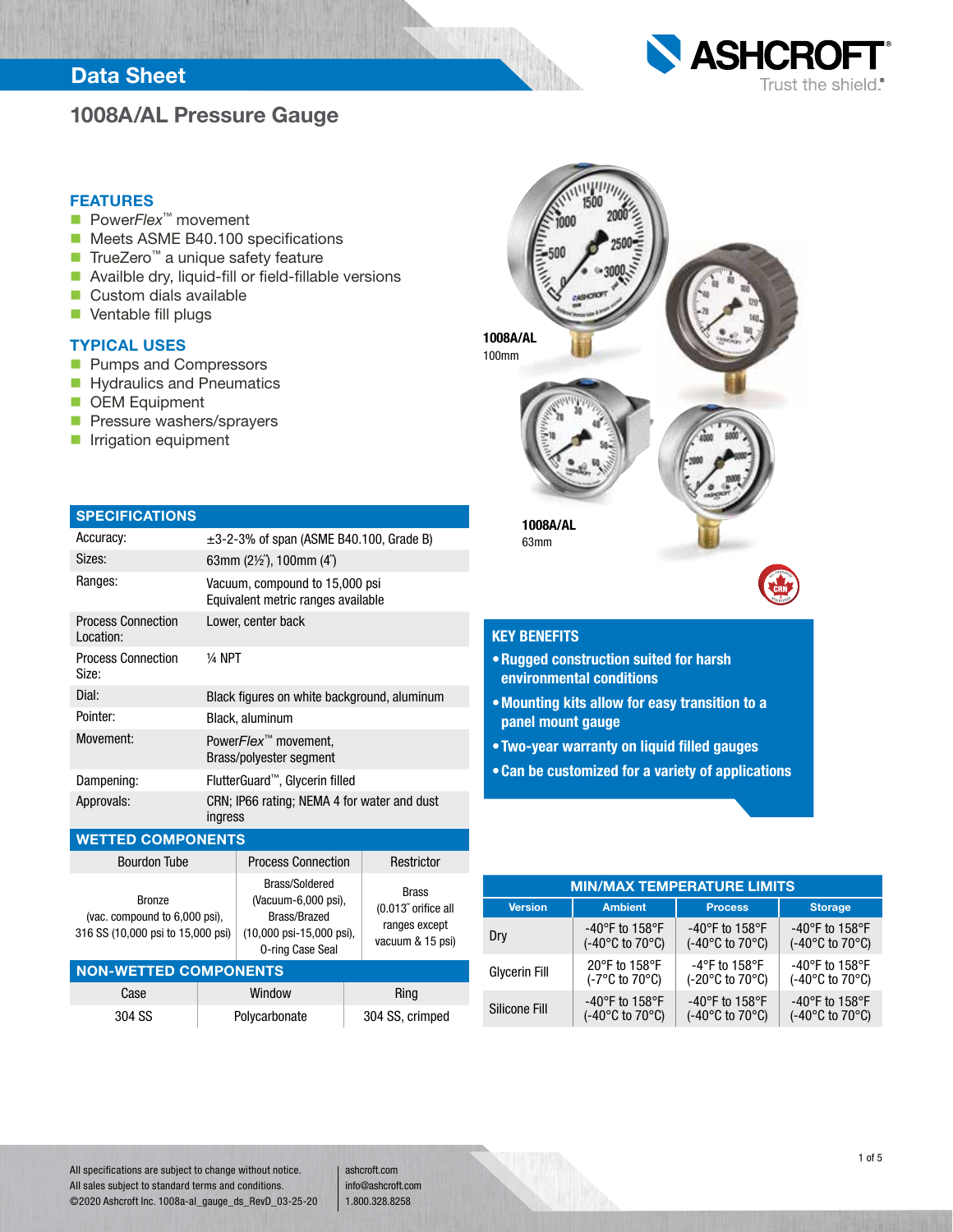# Data Sheet



# 1008A/AL Pressure Gauge

| <b>ORDERING CODE</b>                                                  | Example: | 63 | 1008 | A | 02 | L | <b>XSF</b> | 100# |
|-----------------------------------------------------------------------|----------|----|------|---|----|---|------------|------|
| <b>Size</b>                                                           |          |    |      |   |    |   |            |      |
| 63 - 63 mm (21/2")                                                    |          | 63 |      |   |    |   |            |      |
| 10 - 100 mm $(4n)$                                                    |          |    |      |   |    |   |            |      |
| <b>Model</b>                                                          |          |    |      |   |    |   |            |      |
| 1008                                                                  |          |    | 1008 |   |    |   |            |      |
| <b>Case Design</b>                                                    |          |    |      |   |    |   |            |      |
| A - Dry                                                               |          |    |      | Α |    |   |            |      |
| AL - Liquid fill (glycerin standard)                                  |          |    |      |   |    |   |            |      |
| <b>Process Connection Size</b>                                        |          |    |      |   |    |   |            |      |
| 02 - 1/4 NPT male                                                     |          |    |      |   | 02 |   |            |      |
| <b>Process Connection Location</b>                                    |          |    |      |   |    |   |            |      |
| B - Center back                                                       |          |    |      |   |    |   |            |      |
| D - 3 o'clock (right side)                                            |          |    |      |   |    |   |            |      |
| E - 9 o'clock (left side)                                             |          |    |      |   |    |   |            |      |
| L - Lower                                                             |          |    |      |   |    | L |            |      |
| $T - Top$                                                             |          |    |      |   |    |   |            |      |
| Options (If choosing an option(s) must include an "X")                |          |    |      |   |    |   | $x_{-}$    |      |
| BI - Black protective boot (63mm only)                                |          |    |      |   |    |   |            |      |
| FF - Front flange                                                     |          |    |      |   |    |   |            |      |
| GV - Silicone fill                                                    |          |    |      |   |    |   |            |      |
| LJ - Sealed case, field fillable                                      |          |    |      |   |    |   |            |      |
| RF - Retrofit flange (Back connection only)                           |          |    |      |   |    |   |            |      |
| RS - RoHS (EU Directives 2011/65/EU and 2015/863)                     |          |    |      |   |    |   |            |      |
| SF - FlutterGuard™ (includes throttle plug - Dry Gauges only)         |          |    |      |   |    |   | SF         |      |
| UC - U-clamp (Back connection only)                                   |          |    |      |   |    |   |            |      |
| T4 - Throttle plug 0.007"                                             |          |    |      |   |    |   |            |      |
| T7 - Throttle plug 0.020"                                             |          |    |      |   |    |   |            |      |
| T9 - Throttle plug 0.063"                                             |          |    |      |   |    |   |            |      |
| Range (coding example, see Table 1 on page 3 for all standard ranges) |          |    |      |   |    |   |            |      |
| <b>Single Scales</b>                                                  |          |    |      |   |    |   |            |      |
| 100# - 100 psi                                                        |          |    |      |   |    |   |            | 100# |

an de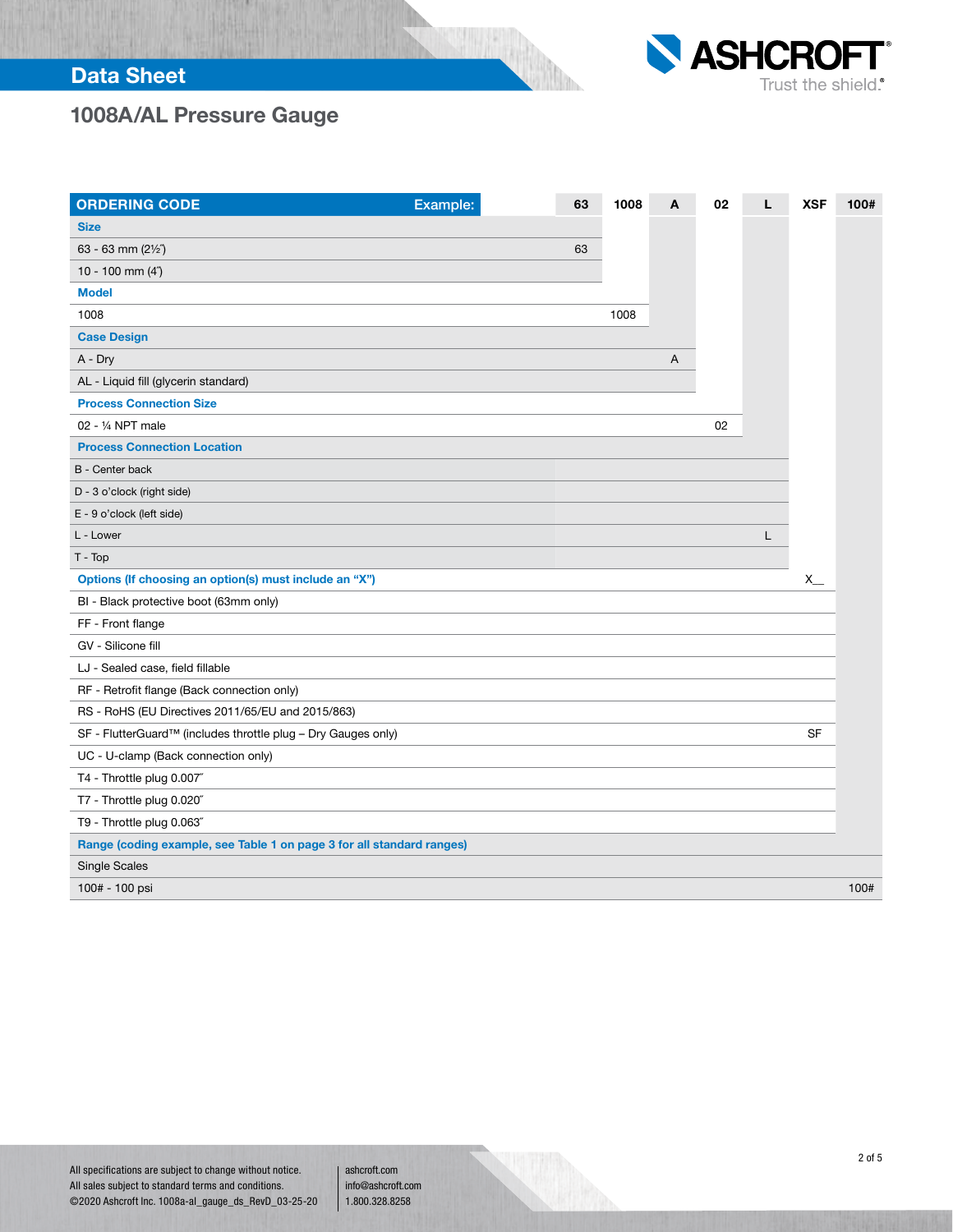

## Data Sheet

# 1008A/AL Pressure Gauge

| <b>TABLE 1 - RANGES</b> |             |            |             |                           |             |              |             |  |  |  |  |  |
|-------------------------|-------------|------------|-------------|---------------------------|-------------|--------------|-------------|--|--|--|--|--|
| <b>PSI</b>              | <b>CODE</b> | <b>BAR</b> | <b>CODE</b> | <b>KPA</b>                | <b>CODE</b> | <b>KG/CM</b> | <b>CODE</b> |  |  |  |  |  |
| 30IMV/0                 | <b>VAC</b>  | $-1/0$     | VAC-ABE     | $-100/0$                  | VAC-AGF     | 76cmHg/0     | VAC-ADP     |  |  |  |  |  |
| 30IMV/15                | 15#&VAC     |            |             |                           |             | 76cmHg/0/1   | 15/V-ADB    |  |  |  |  |  |
| 30IMV/30                | 30#&VAC     | $-1/0/1.5$ | 30/V-AAS    | $-100/0/150$              | 30/V-AFT    | 76cmHg/0/2   | 30/V-ADD    |  |  |  |  |  |
| 30IMV/60                | 60#&VAC     | $-1/0/3$   | 60#-AAV     | $-100/0/300$              | 60/V-AFV    | 76cmHg/0/3   | 60/V-BEI    |  |  |  |  |  |
|                         |             |            |             |                           |             | 76cmHg/0/4   | 60/V-ALQ    |  |  |  |  |  |
| 30IMV/100               | 100#&VAC    | $-1/0/5$   | 100/V-AAW   | $-100/0/500$              | 100/V-AFX   | 76cmHg/0/6   | 100/V-BEJ   |  |  |  |  |  |
| 30IMV/160               | 160#&VAC    | $-1/0/9$   | 160/V-AAY   | 160/V-AFZ<br>$-100/0/900$ |             | 76cmHg/0/10  | 160/V-ADI   |  |  |  |  |  |
|                         |             | $-1/0/15$  | 200/V-ABB   |                           |             | 76cmHg/0/15  | 200/V-BEK   |  |  |  |  |  |
| 30IMV/300               | 300#&VAC    | $-1/0/24$  | 300/V-AUG   |                           |             | 76cmHg/0/20  | 300/V-BEL   |  |  |  |  |  |
| 0/15                    | 15#         | 0/1        | 15#-AAA     | 0/200                     | 15#-AFB     | 0/1          | 15#-ACK     |  |  |  |  |  |
|                         |             |            |             | 0/160                     | 20#-AFC     |              |             |  |  |  |  |  |
| 0/30                    | 30#         | 0/1.6      | 30#-AAB     | 0/100                     | 30#-AFD     | 0/2          | 30#-ACM     |  |  |  |  |  |
|                         |             | 0/2.5      | 30#-AAD     | 0/250                     | 30#-AFE     | 0/3          | 45#-ACO     |  |  |  |  |  |
| 0/60                    | 60#         | 0/4        | 60#-AAF     | 0/400                     | 60#-AFG     | 0/4          | 60#-ACP     |  |  |  |  |  |
| 0/100                   | 100#        | 0/6        | 100#-AAG    | 0/600                     | 100#-AFH    | 0/6          | 100#-ACQ    |  |  |  |  |  |
|                         |             | 0/7        | 100#-AAH    | 0/800                     | 120#-BAT    |              |             |  |  |  |  |  |
| 0/160                   | 160#        | 0/10       | 160#-AAI    | 0/1000                    | 160#-AFJ    | 0/10         | 160#-ACS    |  |  |  |  |  |
| 0/200                   | 200#        | 0/16       | 200#-AAL    | 0/1600                    | 200#-AFM    | 0/15         | 200#-BEA    |  |  |  |  |  |
| 0/300                   | 300#        |            |             |                           |             | 0/20         | 300#-BEB    |  |  |  |  |  |
| 0/400                   | 400#        | 0/25       | 400#-AAN    | 0/2500                    | 400#-AFO    | 0/25         | 400#-ACX    |  |  |  |  |  |
| 0/600                   | 600#        | 0/40       | 600#-AAP    | 0/4000                    | 600#-AFQ    | 0/35         | 600#-BEC    |  |  |  |  |  |
|                         |             |            |             |                           |             | 0/40         | 600#-ACZ    |  |  |  |  |  |
|                         |             |            |             |                           |             | 0/50         | 600#-BED    |  |  |  |  |  |
| 0/1000                  | 1000#       | 0/60       | 1000#-AMK   | 0/6000                    | 1000#-BAU   | 0/50         | 1000#-ANA   |  |  |  |  |  |
|                         |             |            |             | 0/8000                    | 1000#-BAV   | 0/70         | 1000#-ANB   |  |  |  |  |  |
| 0/1500                  | 1500#       | 0/100      | 1500#-AMM   | 0/10,000                  | 1500#-ATK   | 0/100        | 1500#-ANC   |  |  |  |  |  |
| 0/2000                  | 2000#       |            |             | 0/16,000                  | 2000#-BAW   | 0/150        | 2000#-BEE   |  |  |  |  |  |
| 0/3000                  | 3000#       | 0/160      | 3000#-AMO   |                           |             | 0/160        | 3000#-ACE   |  |  |  |  |  |
| 0/4000                  | 4000#       | 0/250      | 4000#-AMQ   | 0/25,000                  | 4000#-BAX   | 0/250        | 4000#-ACG   |  |  |  |  |  |
| 0/5000                  | 5000#       |            |             |                           |             | 0/350        | 5000#-BEF   |  |  |  |  |  |
| 0/6000                  | 6000#       | 0/400      | 6000#-AUE   | 0/40,000                  | 6000#-ATU   |              |             |  |  |  |  |  |
|                         |             |            |             |                           |             | 0/500        | 6000#-BEG   |  |  |  |  |  |
| 0/10,000                | 10000#      |            |             | 0/60,000                  | 10000#-BAY  | 0/700        | 10000#-BEH  |  |  |  |  |  |
| 0/15,000                | 15000#      |            |             | 0/80,000                  | 10000#-BAZ  |              |             |  |  |  |  |  |

FOR DUAL SCALE RANGES CONSULT FACTORY

All specifications are subject to change without notice. All sales subject to standard terms and conditions. ©2020 Ashcroft Inc. 1008a-al\_gauge\_ds\_RevD\_03-25-20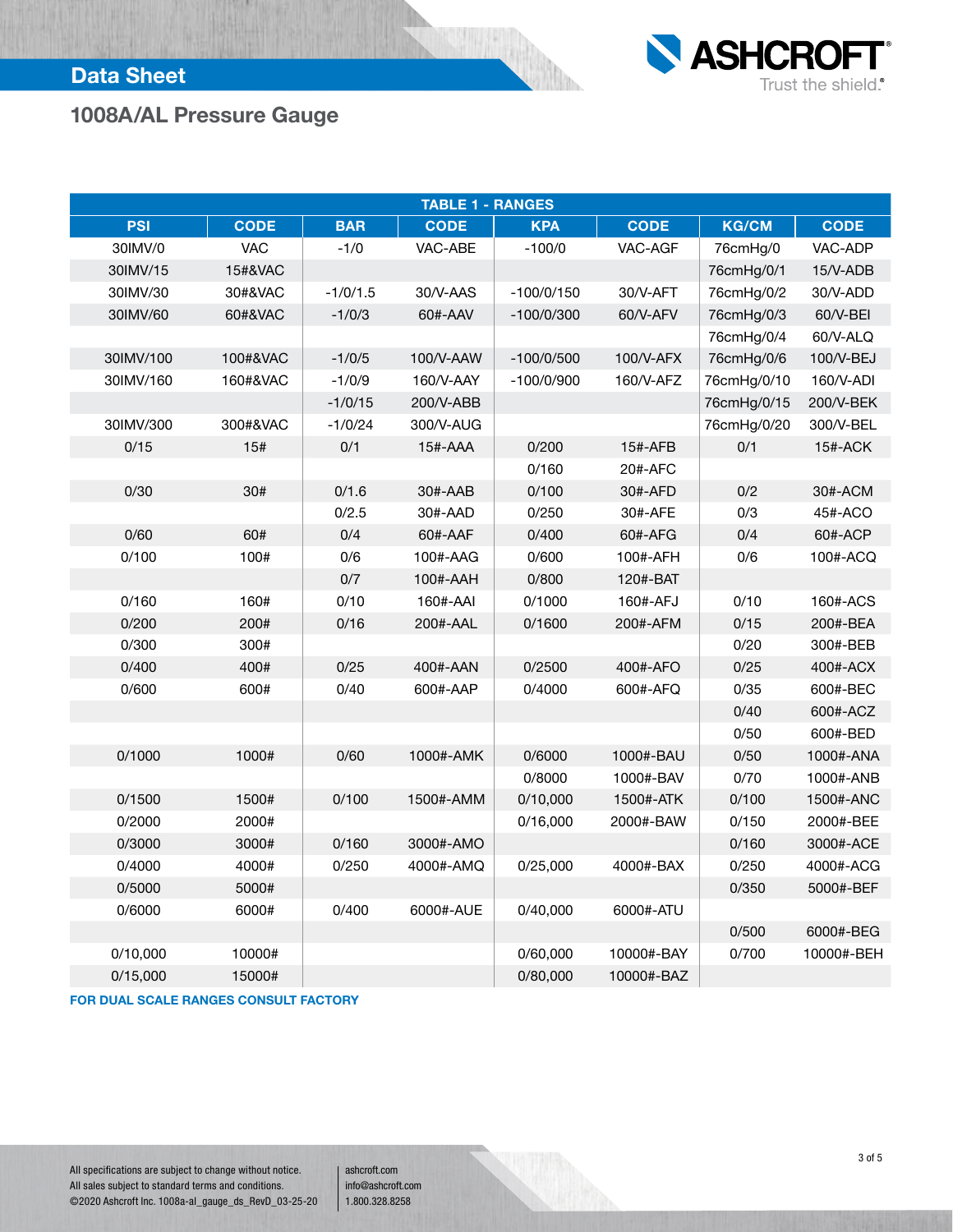

# 1008A/AL Pressure Gauge

#### **DIMENSIONS** in [] are millimeters

For reference only, consult Ashcroft for specific dimensional drawings





| <b>Back Connection</b> |        |      |       |        |            |                       |  |  |  |  |  |
|------------------------|--------|------|-------|--------|------------|-----------------------|--|--|--|--|--|
| Size/<br><b>Type</b>   | A      | в    | C.    | н      | <b>Drv</b> | Weight oz / kg<br>Wet |  |  |  |  |  |
| 63mm                   | $[63]$ | [31] | [69]  | [49]   | 4.09 oz    | 7.69 oz               |  |  |  |  |  |
|                        | 2.48   | 1.21 | 2.71  | 1.94   | $0.116$ kg | $0.218$ kg            |  |  |  |  |  |
| <b>100mm</b>           | [100]  | [31] | [106] | $[76]$ | 7.13 oz    | 14.82 oz              |  |  |  |  |  |
|                        | 3.94   | 1.24 | 4.16  | 3.00   | $0.202$ ka | $0.420$ kg            |  |  |  |  |  |



| <b>Back Connection (XUC) U-Clamp</b> |       |       |       |           |        |       |            |                |  |  |  |
|--------------------------------------|-------|-------|-------|-----------|--------|-------|------------|----------------|--|--|--|
| Size/                                | A     |       | D     | <b>DD</b> | н      | M     |            | Weight oz / kg |  |  |  |
| <b>Type</b>                          |       |       |       |           |        |       | Dry        | Wet            |  |  |  |
| 63mm                                 | [63]  | [69]  | [75]  | [28]      | [49]   | [65]  | 4.09 oz    | 7.69 oz        |  |  |  |
|                                      | 2.48  | 2 71  | 2.95  | 1.12      | 1.94   | 2.54  | $0.116$ kg | $0.218$ kg     |  |  |  |
| <b>100mm</b>                         | [100] | [106] | [107] | $[28]$    | $[76]$ | [101] | 7.13 oz    | 14.82 oz       |  |  |  |
|                                      | 3.94  | 4.16  | 4.20  | 1.12      | 3.00   | 3.97  | $0.202$ kg | $0.420$ kg     |  |  |  |



| <b>Back Connection (XFF) Front Flange</b> |      |       |       |       |       |            |                |  |  |  |
|-------------------------------------------|------|-------|-------|-------|-------|------------|----------------|--|--|--|
| Size/                                     | B    | C     | cc    | Е     | M     |            | Weight oz / kg |  |  |  |
| <b>Type</b>                               |      |       |       |       |       | Dry        | <b>Wet</b>     |  |  |  |
| 63mm                                      | [31] | [69]  | [86]  | [75]  | [65]  | 4.09 oz    | 7.69 oz        |  |  |  |
|                                           | 1.21 | 2.71  | 3.36  | 2.95  | 2.54  | $0.116$ kg | $0.218$ kg     |  |  |  |
| <b>100mm</b>                              | [31] | [106] | [133] | [116] | [101] | 7.13 oz    | 14.82 oz       |  |  |  |
|                                           | 1.24 | 4.16  | 5.22  | 4.57  | 3.97  | $0.202$ kg | $0.420$ kg     |  |  |  |



All specifications are subject to change without notice. All sales subject to standard terms and conditions. ©2020 Ashcroft Inc. 1008a-al\_gauge\_ds\_RevD\_03-25-20